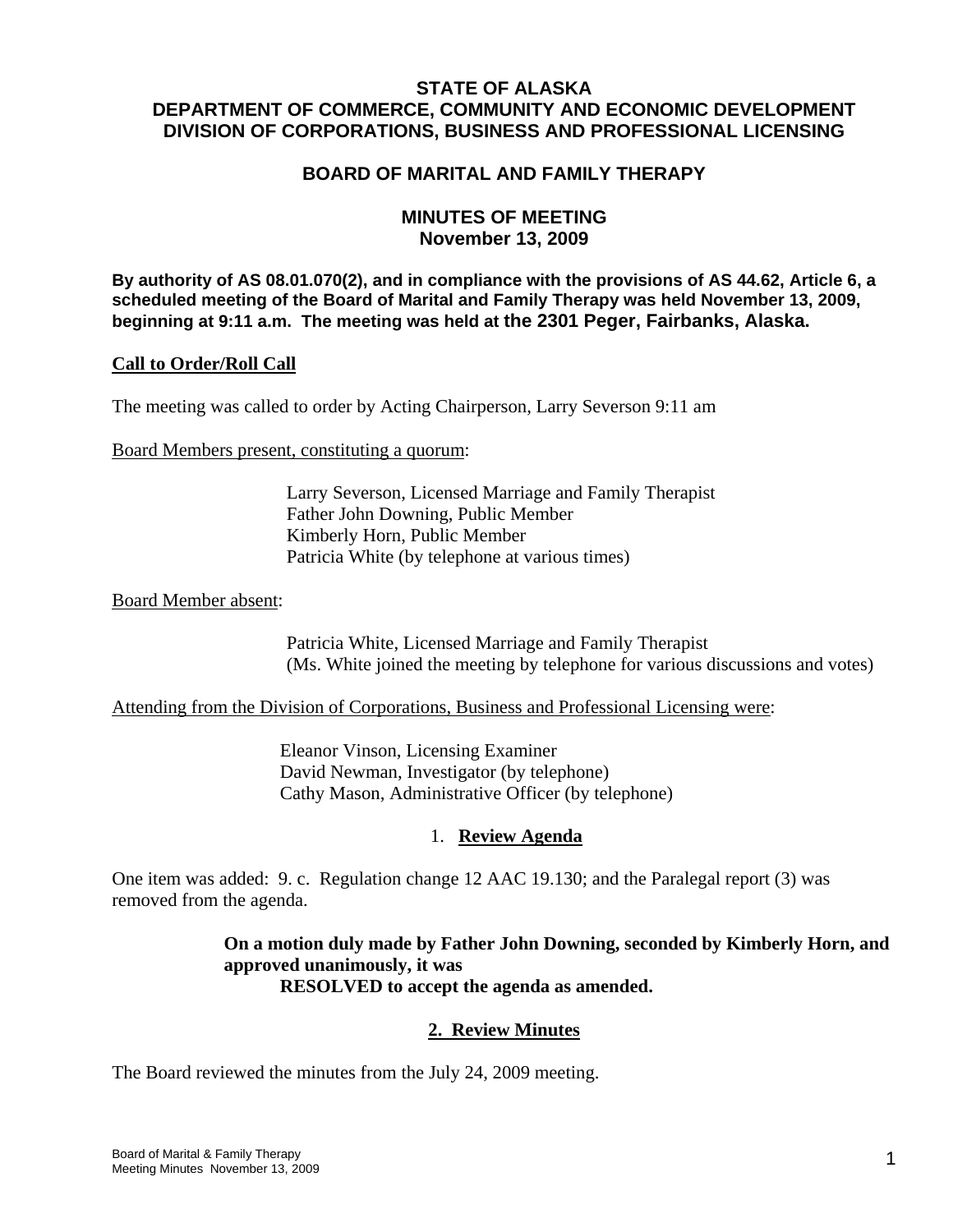## **On a motion duly made by Father John Downing, seconded by Kimberly Horn, and approved unanimously, it was RESOLVED to accept the July 24, 2009 meeting minutes as amended.**

# **3. Paralegal Report**

There was no Paralegal Report for this meeting.

## **4. Investigator's Report**

Investigator David Newman gave the report by telephone. There have been no complaints opened since last meeting, but there was one new Investigation opened regarding falsified application.

### **5. Budget Report**

Administrative Officer Cathy Mason gave the budget report by telephone. She has reviewed this Board's budget going back to 2008 and has fixed errors. There is still a roll-forward.

# **6. Correspondence**

There was no correspondence.

# **7. Public Comment**

There was no public comment.

# **8. Old Business**

a. Continuing education providers' approval form updated

At the previous meeting, Board Member Larry Severson had distributed the "NBCC Continuing Education Policies and Procedures". It was reviewed and the Board decided it would be used for a guideline for the CEU providers' approval form. The form was updated to address the concern that the applications were not being filled out as they should. The licensing examiner presented the revised form for the Board's review.

b. 2009 Legislative Audit Report

Pat White, Board Chair, gave a quick review on the Legislative Audit Report. She will write a letter of response.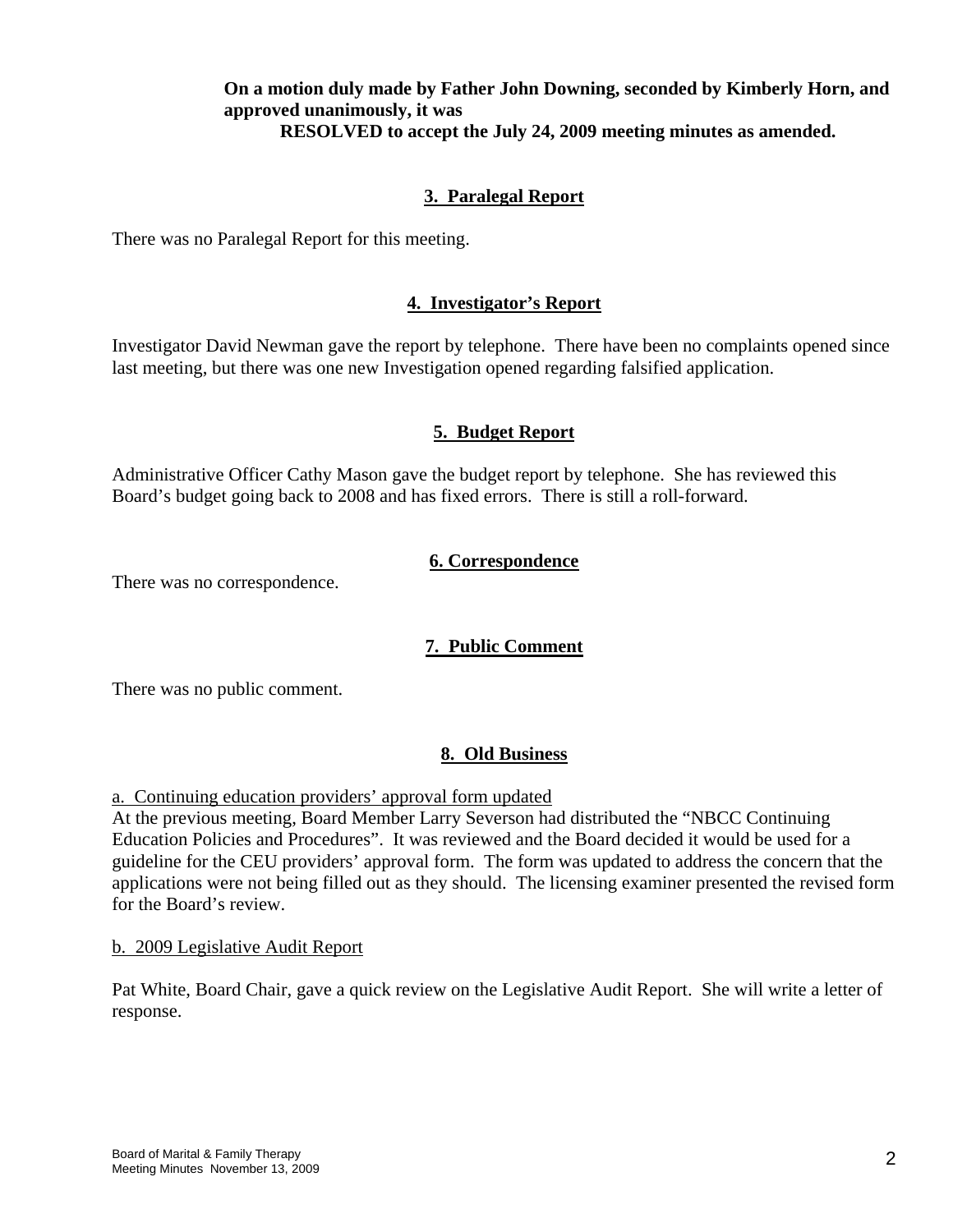## **9. New Business**

### a. AMFTRB Report

Both Patricia White, Board Chair, and Kimberly Horn, Board member gave their report on their attendance at the Association of marital and Family therapy Regulatory Board meeting which was held September 8-10, 2009.

Ms. Horn reported that the annual report for the examination program and testing was reviewed and discussed at the meeting. New questions were chose. The AMFTRB is also discussing continuing education units and their guidelines for renewals. Mandatory peer review was discussed as continuing education.

Also discussed was continuity between states; ethics violations; supervision, and evaluating continuing competency.

She reported that many states are facing the same problems as Alaska: rural supervision and fewer licensees.

There was discussion regarding testing needing to be focusing on ethics; CEUs on line; AAMFT guidelines for moving licenses from state to state. There are advocates for using peer review for continuing education/continuing competency, but the question was raised about how to get peer reviews in small communities.

There are supervision issues: what they do and what are their responsibilities.

### b. AAMFT Report

Chair White had attended the American Association of Marital and Family Therapy yearly conference and reported on the U of Nebraska special project on training. Their project involved all faculty, and focused on the process of training of all participants, student and faculty. More frequent feedback to students from trainers and faculty was of particular note.

c. Regulation change 12 AAC 19.130

There is a discrepancy between 08.63.120 and 12 AAC 19.130, in that the statutes says one must be licensed in Alaska ("under this chapter") to qualify to be an MFT supervisor; however, the regulation says you may qualify if you "hold a license to practice marital and family therapy in this state or another jurisdiction".

**Sec. 08.63.120. Authorized supervisors.** (a) A person may not supervise a person under this chapter unless approved by the board to be a supervisor.

- (b) A person who supervises a licensee under this section must
- (1) have practiced marital and family therapy for five years;
- (2) be licensed under this chapter; and
- (3) meet the minimum standards established by the board for approved supervisors.

**12 AAC 19.130. SUPERVISED EXPERIENCE.** (a) The board will, in its discretion, approve the supervised experience of an applicant to satisfy the requirements of AS  $(0.63.100(a)(3)(B)(vi)$  and  $(C)(ii)$  if the supervisor (1) is approved by the board; and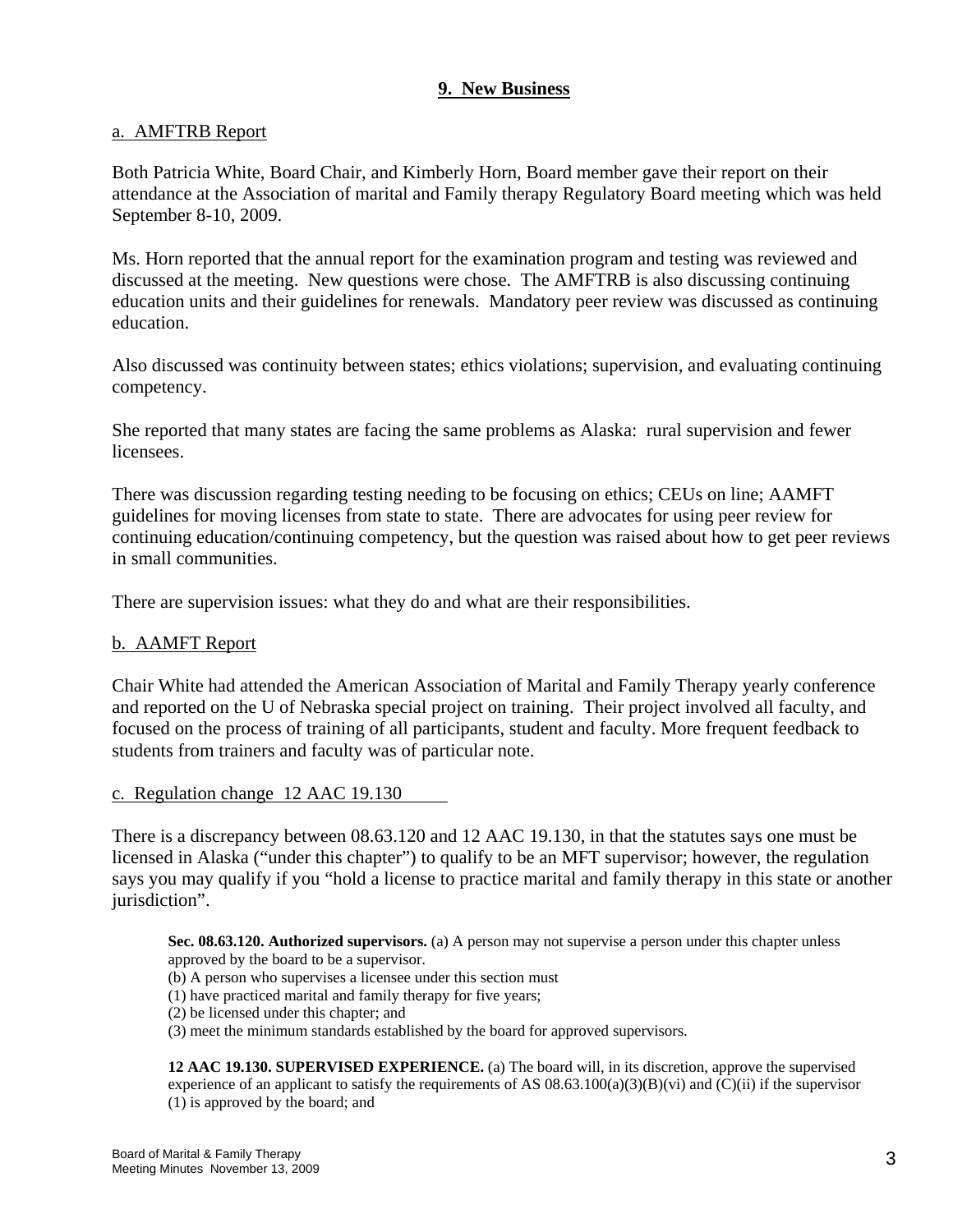(2) verifies the applicant's experience on a form provided by the department.

(b) For the purposes of this section, an approved supervisor must

(1) hold a license to practice marital and family therapy in this state or another jurisdiction;

(2) hold a master's or doctorate degree from a regionally accredited educational institution in marital and

family therapy and have practiced marital and family therapy for at least five continuous years; or

(3) be a master's degree or doctorate level mental health professional whose education meets the requirements of AS 08.63.100(a)(3)(B).

The Board discussed the two rules and, at this time, they must follow the statutes, but they wish to have the statute changed to reflect that a marital and family therapist may qualify to be a supervisor whether they are licensed in Alaska or another state. The Board feels that it would be an advantage to the military deployed to another state from Alaska and to our rural areas. They feel it is in the best interest of the public.

### **On a motion duly made by Father John Downing, seconded by Kimberly Horn, and approved unanimously, it was**

 **RESOLVED to change the wording in Sec. 08.63.120 (b)(2) that now reads " be licensed under this chapter" to read "be licensed under this chapter or another Jurisdiction"**

### **10. Application and CEU Audit Review**

The Board reviewed applications and continuing education audits.

**On a motion duly made Father John Downing, seconded by Kimberly Horn and approved unanimously, it was RESOLVED accept the following applications:**

# **MARITAL AND FAMILY THERAPIST BY CREDENTIAL**

MICHAEL MURRAY

# **MARITAL AND FAMILY THERAPIST BY EXAMINATION**

RICHARD CLAMPITT

### **CONTINUING EDUCATION AUDIT**

SHELLY THOMAS

### **CEU APPROVAL APPLICATION LIST**

Barton Sloan THE NEUROBIOLOGY OF INFORMATION PROCESSING & EMDR 14 CEUs

Linda Webber INTEGRATING EMDR IN THE TREATMENT OF EATING DISORDERS 4.5 CEUs